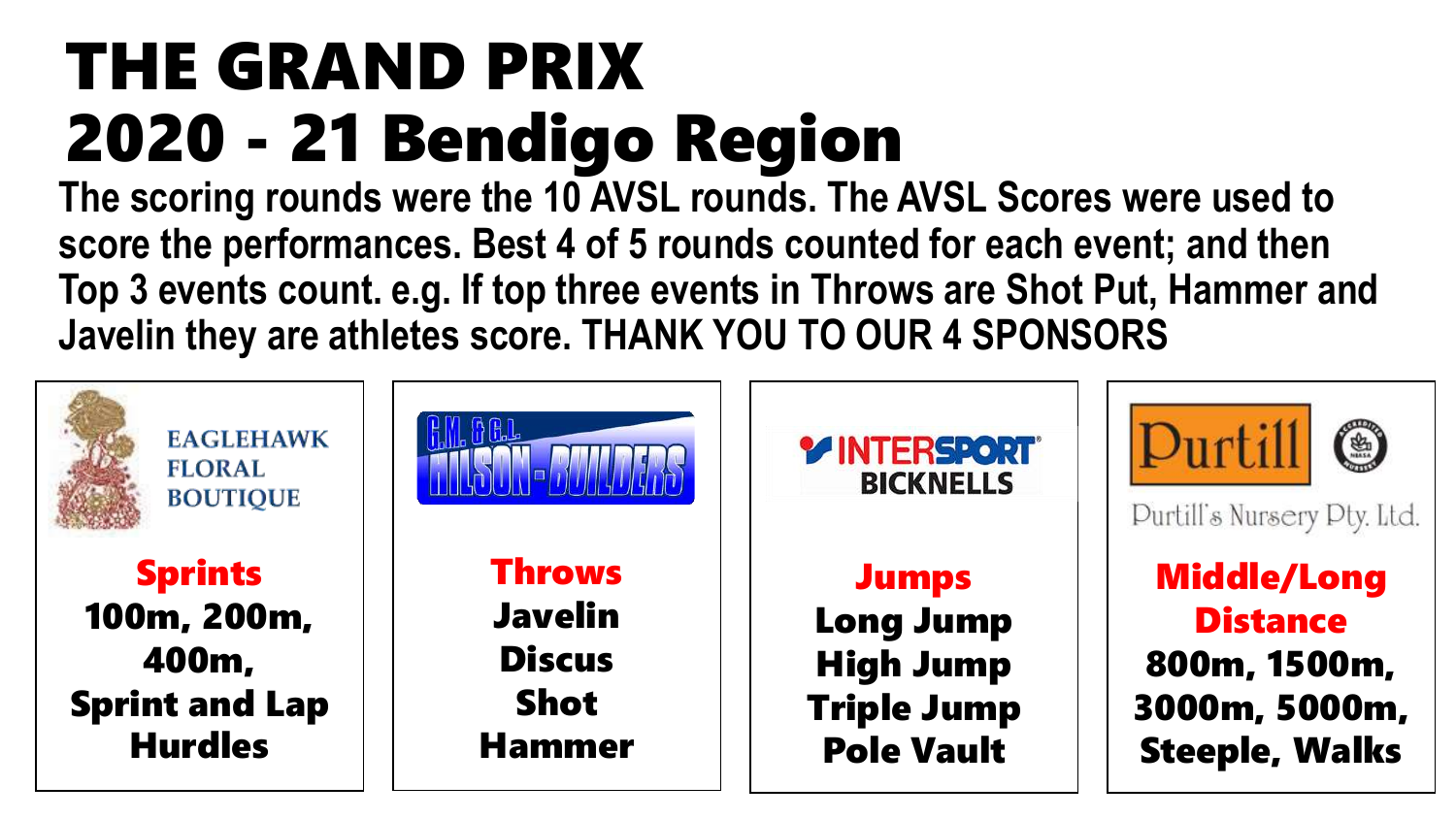### Sprints Grand Prix 100m, 200m, 400m, Sprint and Lap Hurdles



**EAGLEHAWK FLORAL BOUTIQUE** 

**1. Angus McKindlay 5306 points 2. Laura Kadri 4917 points 3. Dave Chisholm 4597 points**

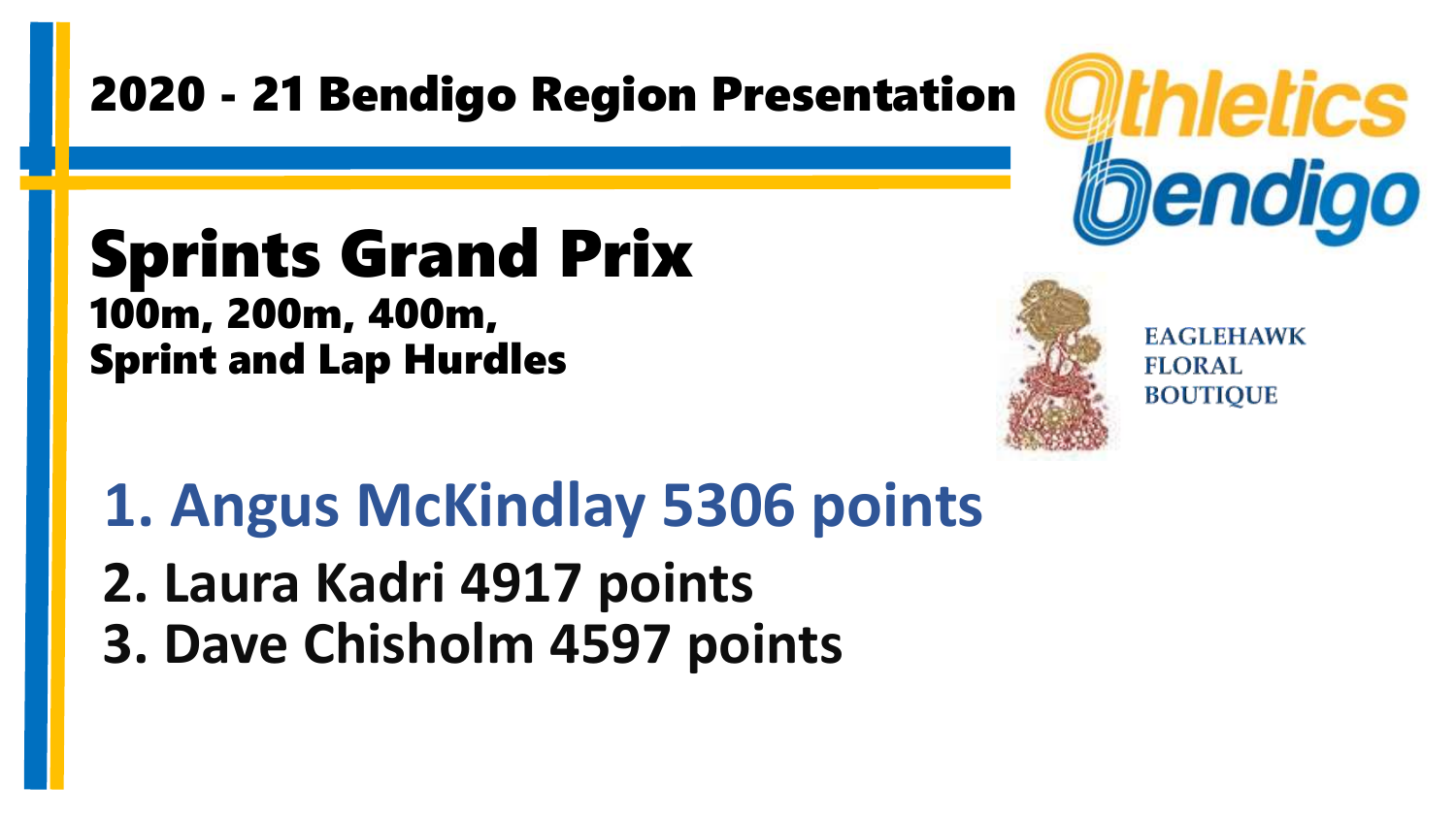### Throws Grand Prix Javelin, Discus, Shot, Hammer

## **1. Joan Self 3345 points**

**2. Haylee Greenham 3169 points 3. Rebecca Soulsby 3083 points**



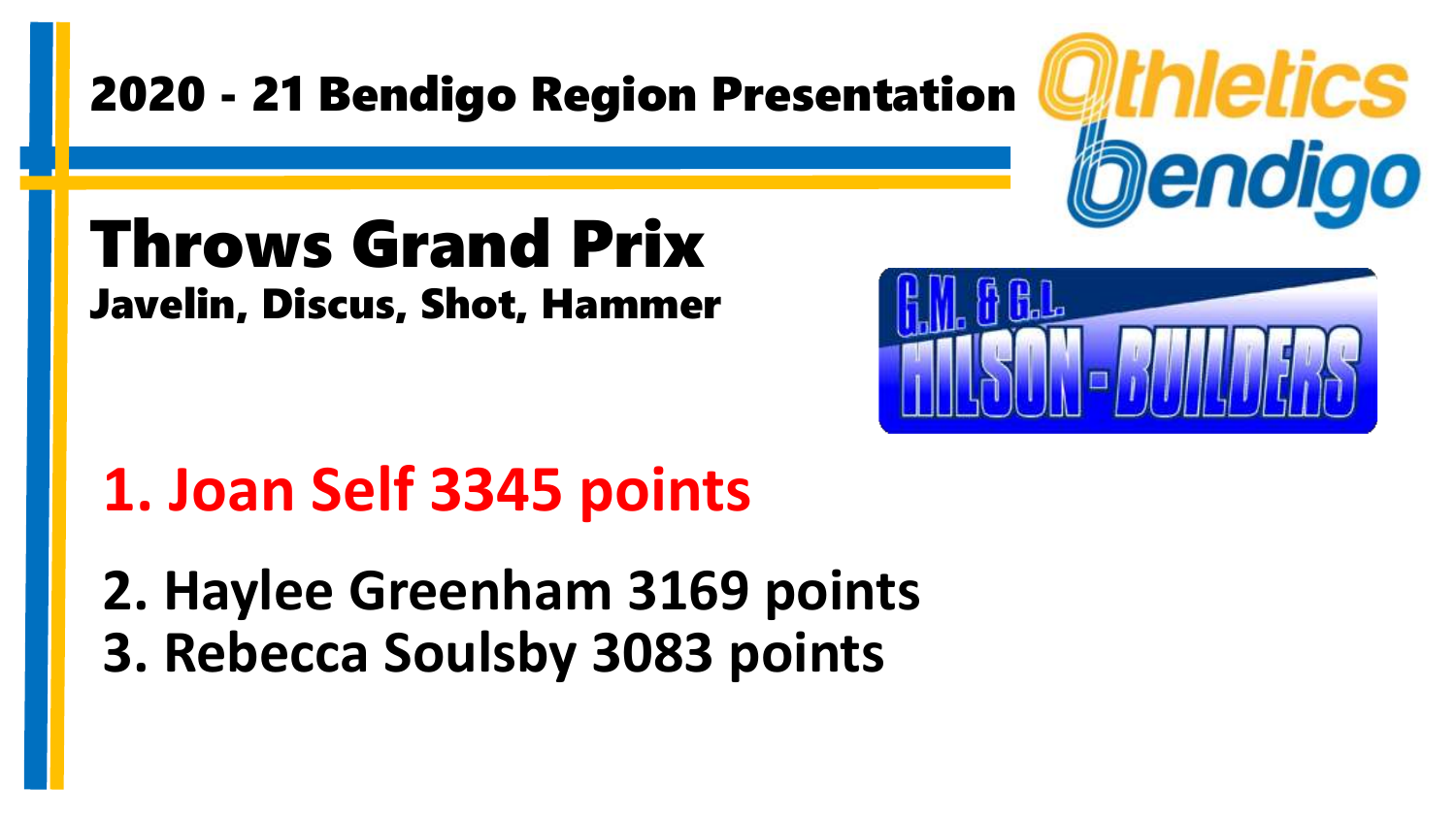### Jumps Grand Prix Long Jump, Triple Jump, High Jump, Pole Vault



Wthletics

bendigo

**1. Geoff Shaw 2764 points 2. Jessica Grigson 2667 points 3. Geoff Jordan 2453 points**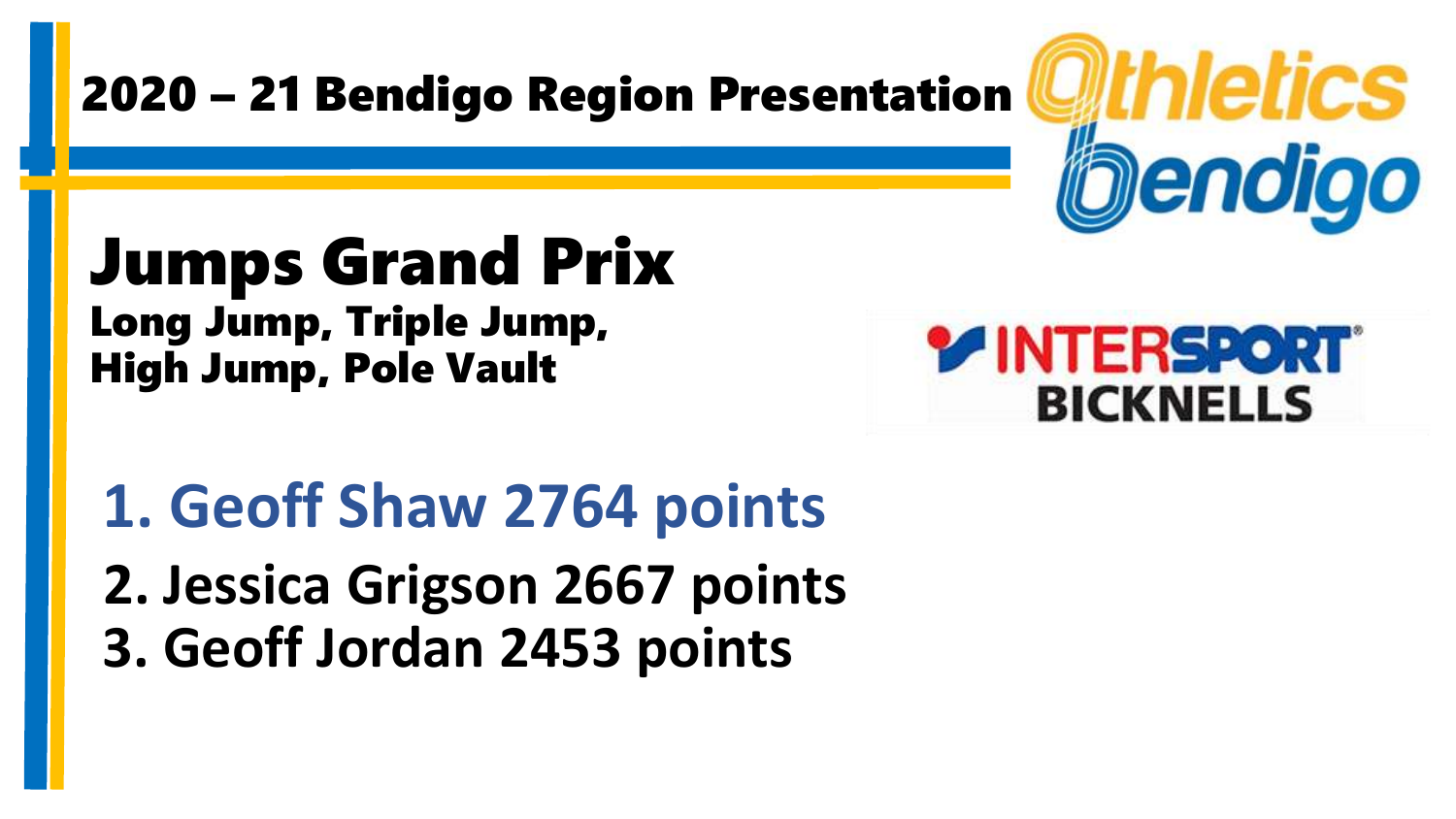## Middle - Long Distance Grand Prix

800m, 1500m, 3000m/5000m, Steeple, Walks

**1. Debbie Kirne 3379 points 2. Anne Buckley 3086 points 3. Taryn Furletti 2279 points**



Purtill's Nursery Pty. Ltd.

*athletics* 

bendigo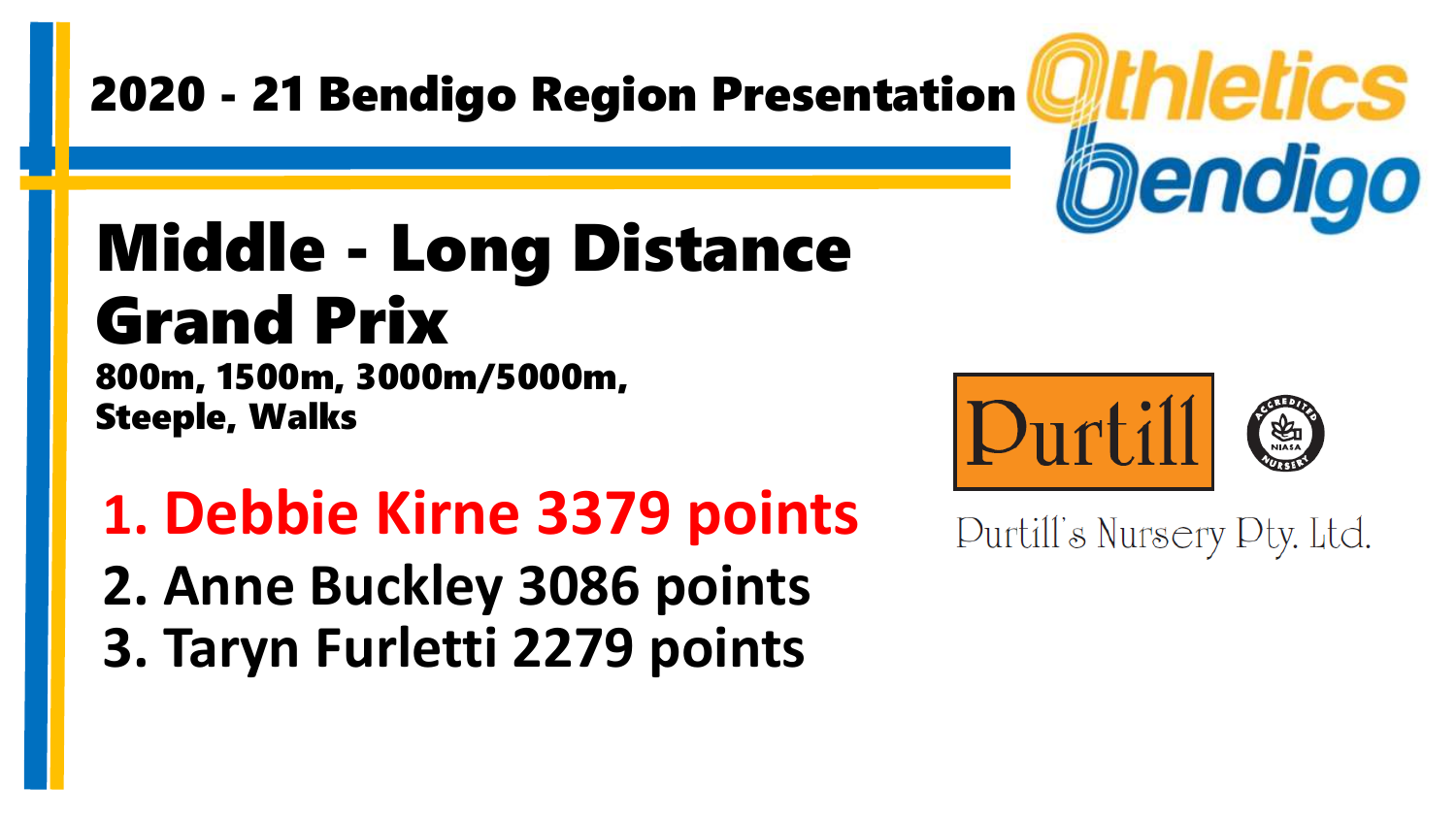### GEOFF MAJOR RISING STAR

**To be considered for the overall award, athletes will:**

• **be required to have competed at Bendigo on a regular basis,**

\* \* \* \* \* \* \* \* \* \*

- **to have shown a significant improvement in achievement,**
- **performances are recognised from Athletics Australia, Athletics Victoria, Athletics Bendigo and Athletics Bendigo club controlled events,**

### **Nominees are**:



#### PREVIOUS W

2019/20 James Bentley 2018/19 James Woods 2017/18 Yazmin Hayes 2016/17 Taryn Furletti 2015/16 Fraser Symons 2014/15 Jemuel Pryse & Christopher Browne 2013/14 Matthew Heislers 2012/13 Carlie Whitford 2011/12 Blake Pryse & Emily Lawson 2010/11 Brigette Dillon 2009/10 Madeline Lawson 2008/09 Sophie Taylor 2007/08 Luke Pickthall & Tanya Higgs 2006/07 Jessica Rothwell 2005/06 Danielle Dillon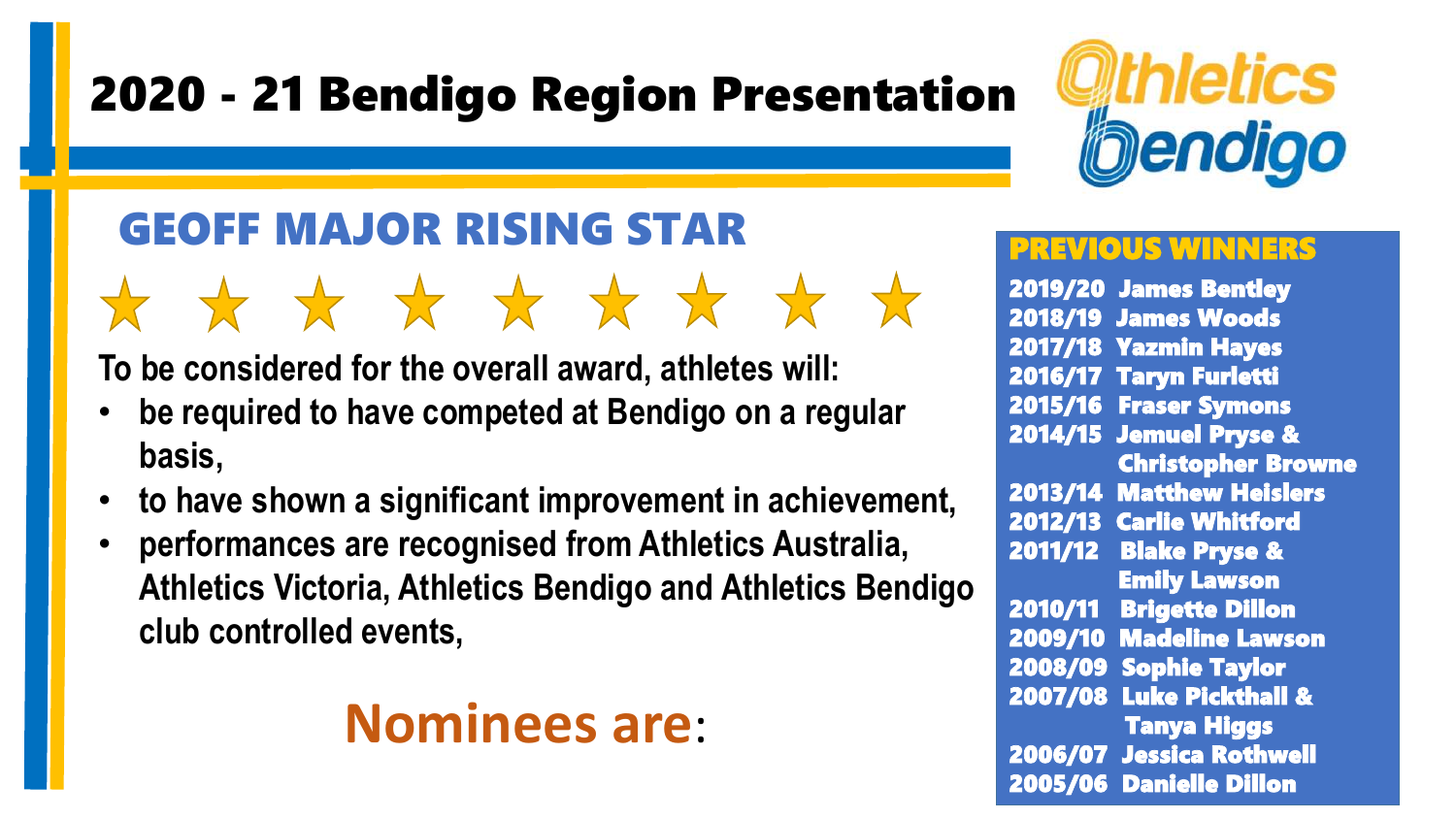

## RISING STAR

# JAKE GAVRILIADIS

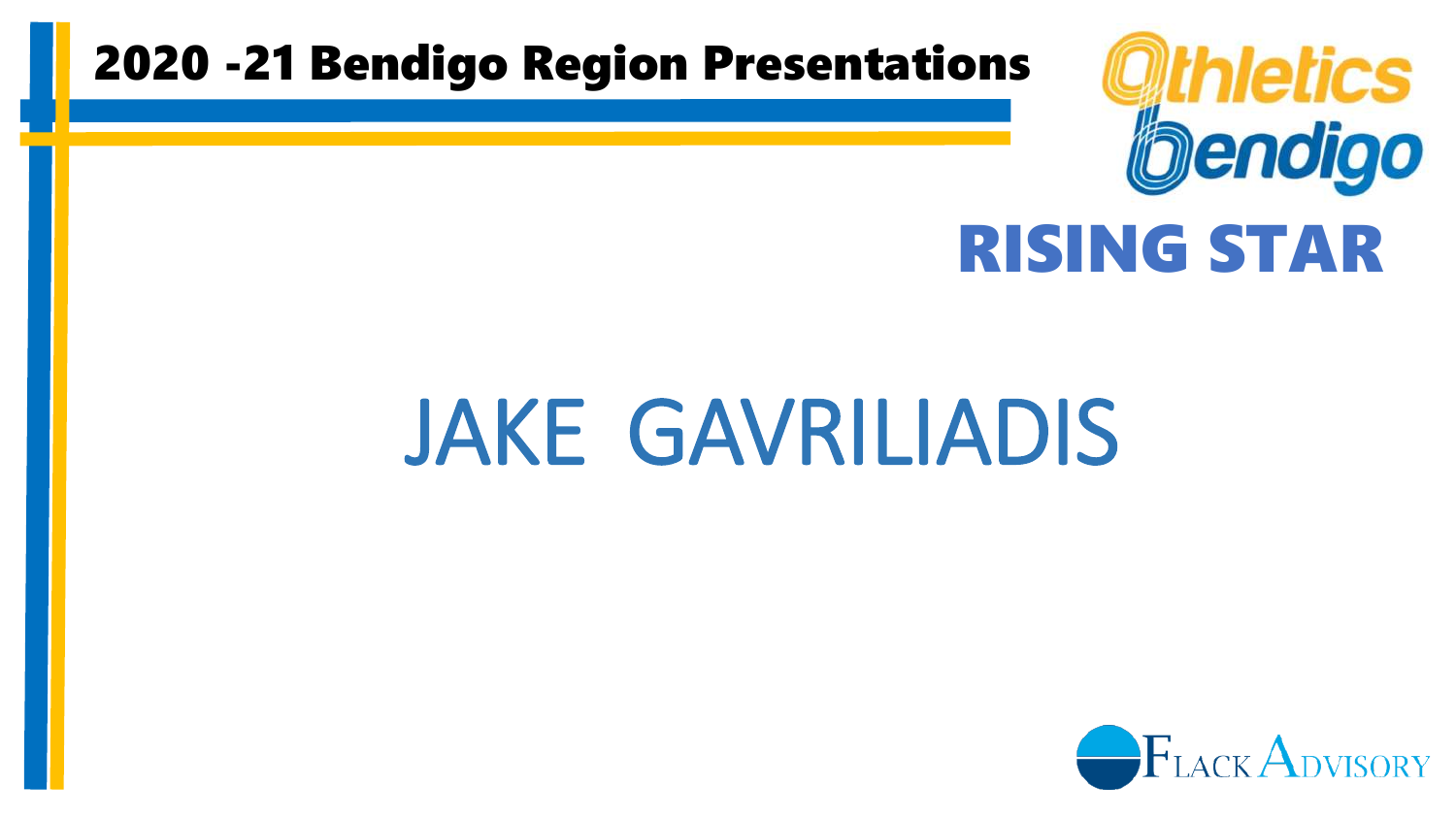

### RISING STAR

## CAITLIN EVANS

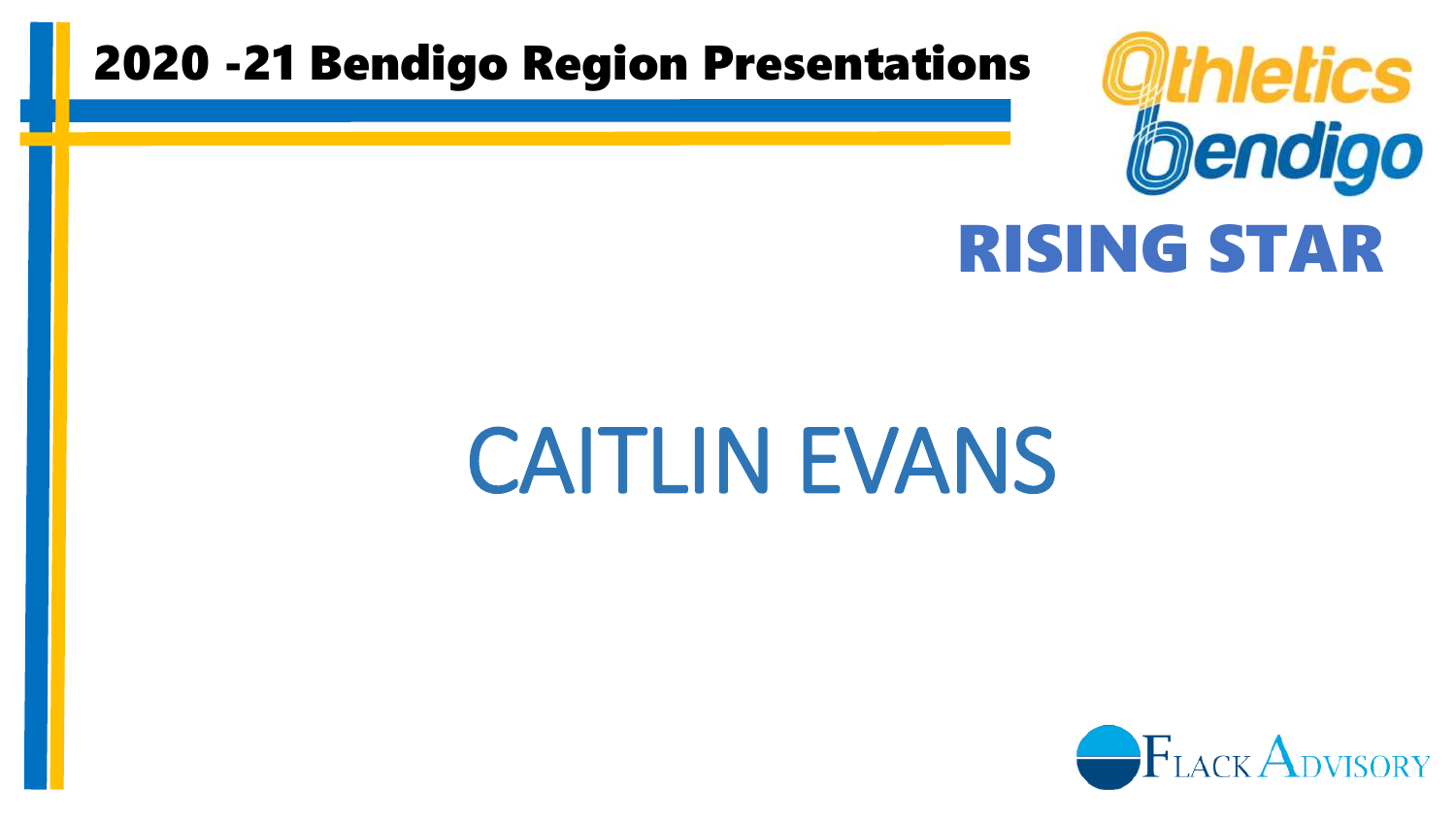

### RISING STAR

## ANDREA ARCHIBALD

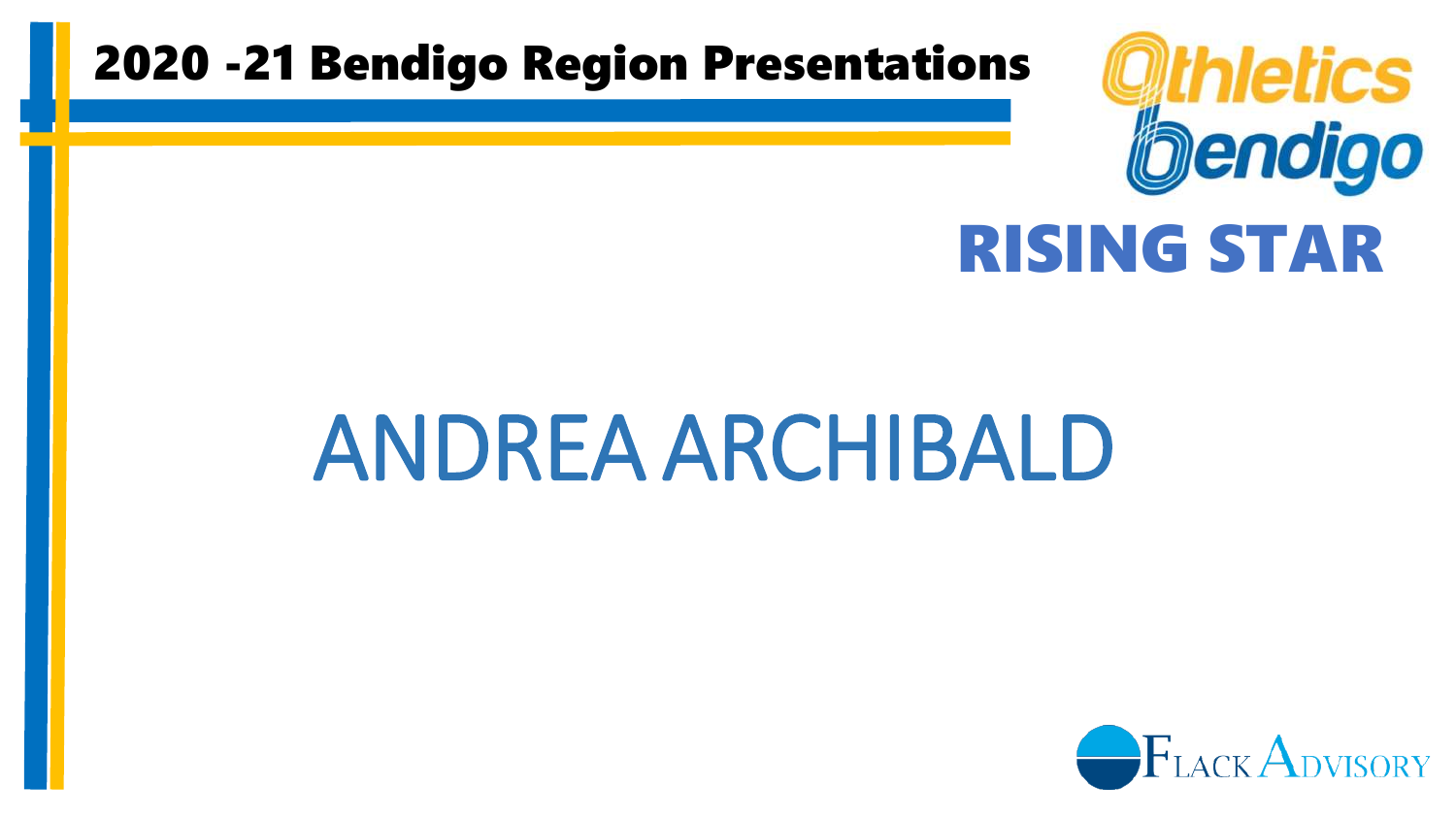

## RISING STAR

## LIAM SHADBOLT

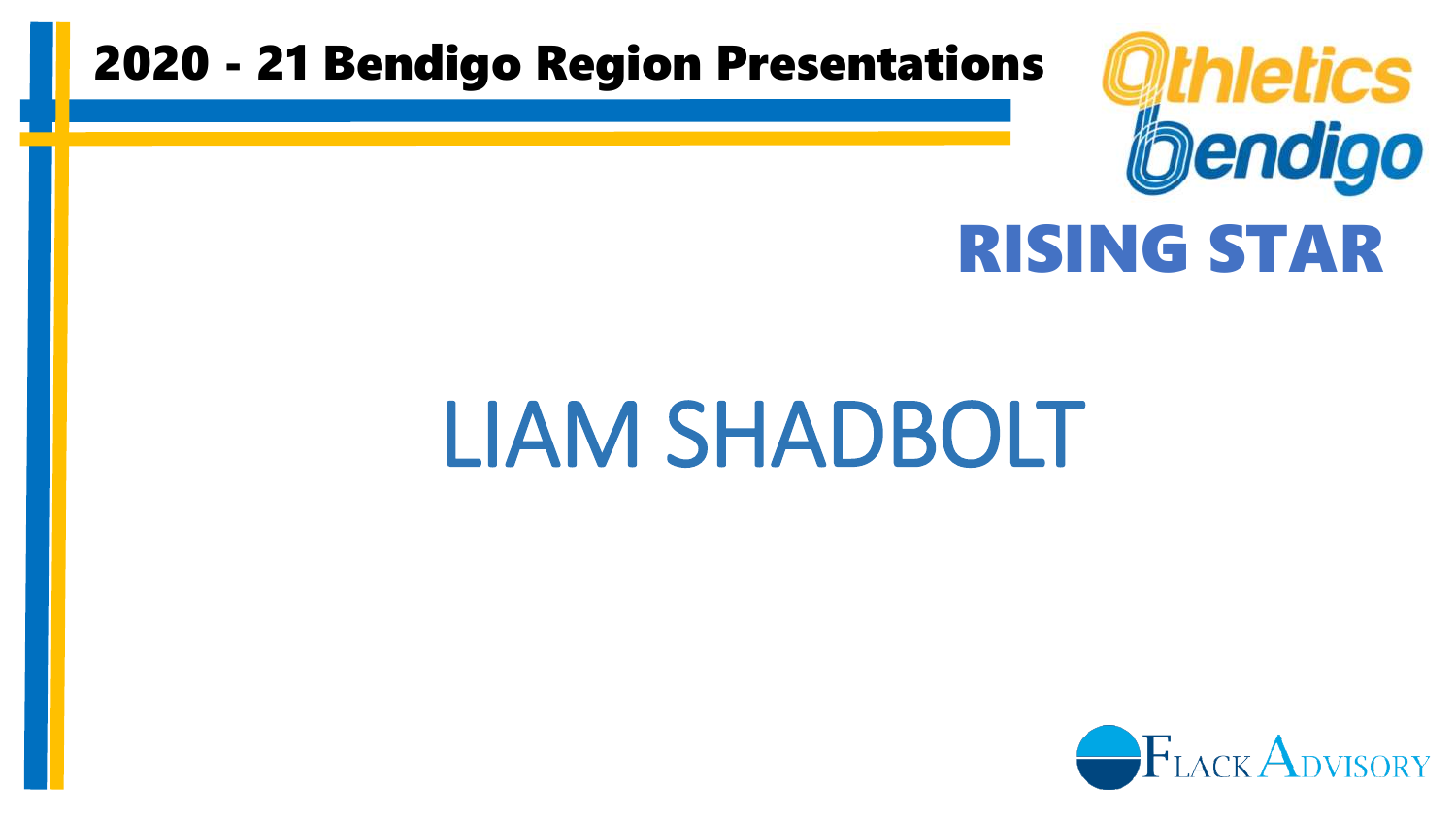

### RISING STAR

## ANGUS MCKINDLAY

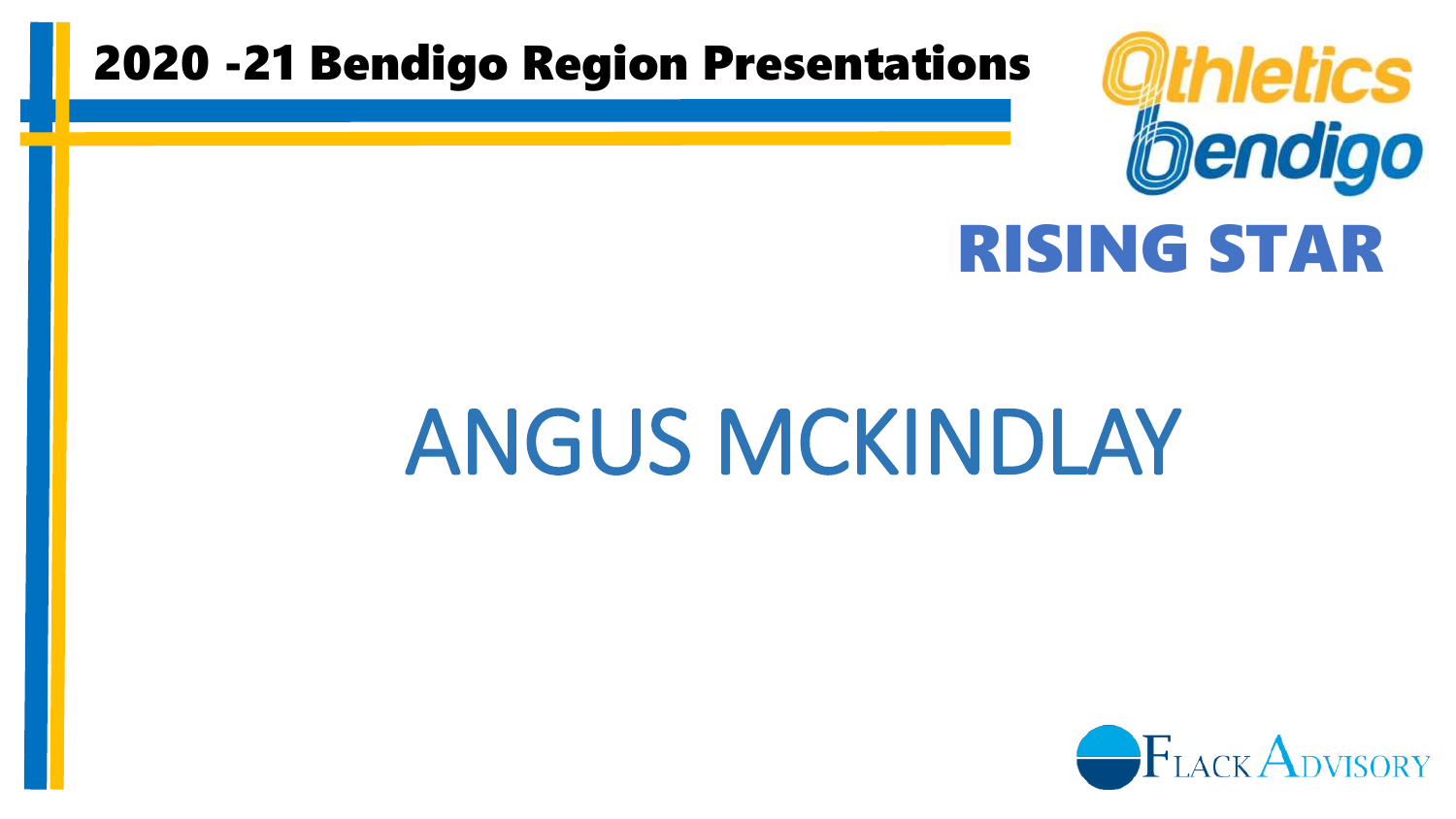

## RISING STAR

# JORJA MORRISON

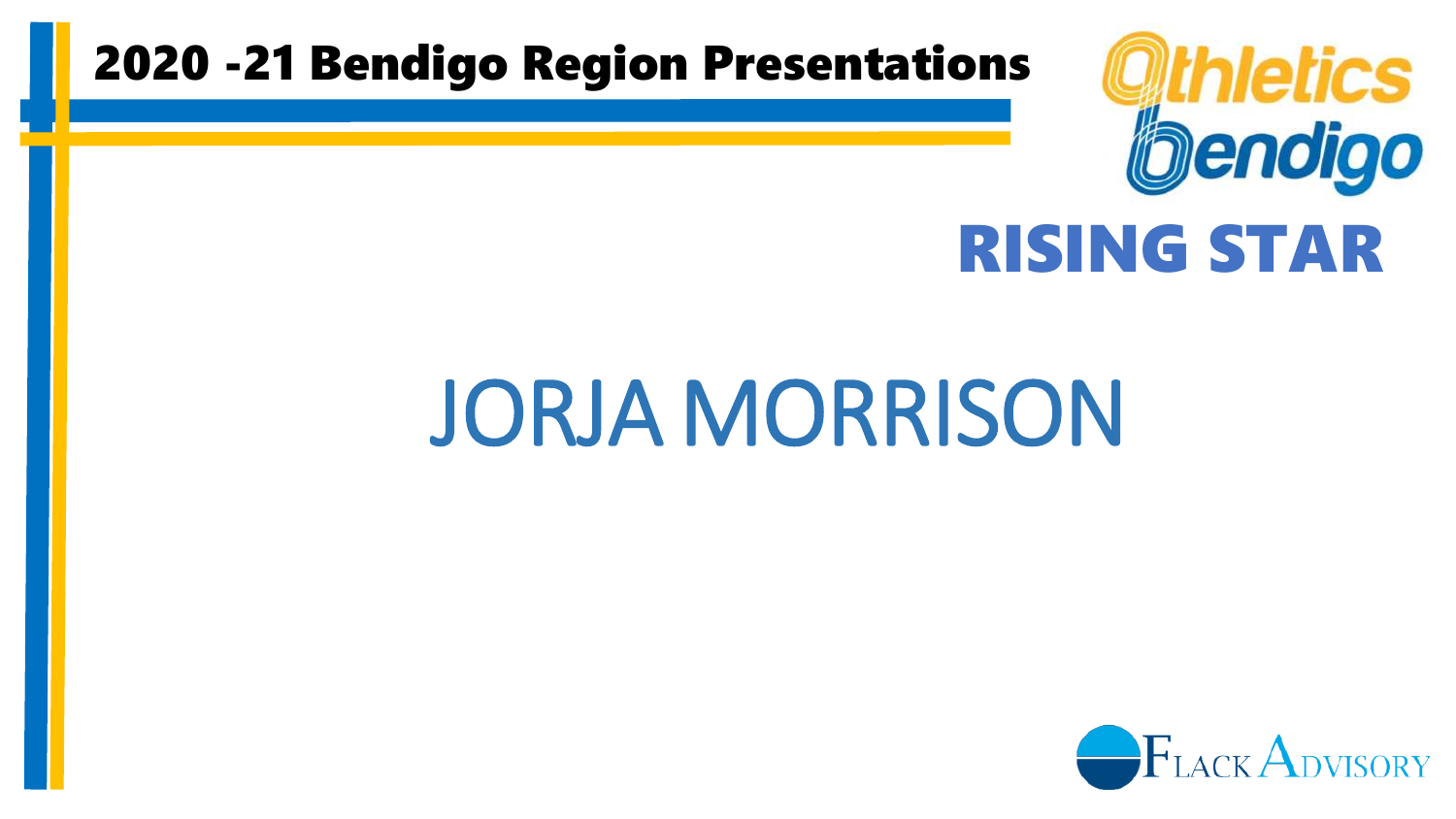

## RISING STAR

## LOGAN TICKELL

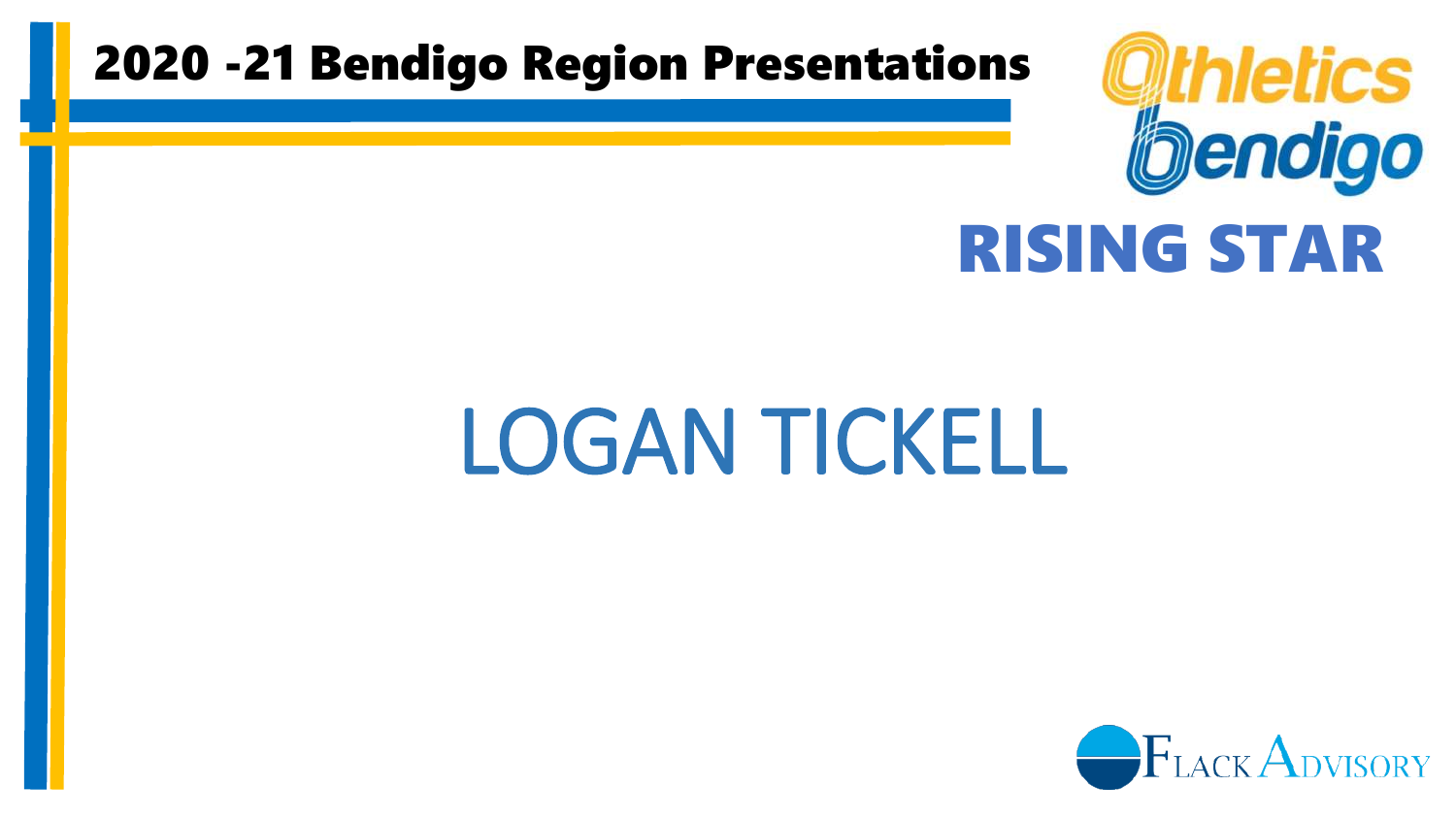

## RISING STAR

## EMMA ORME

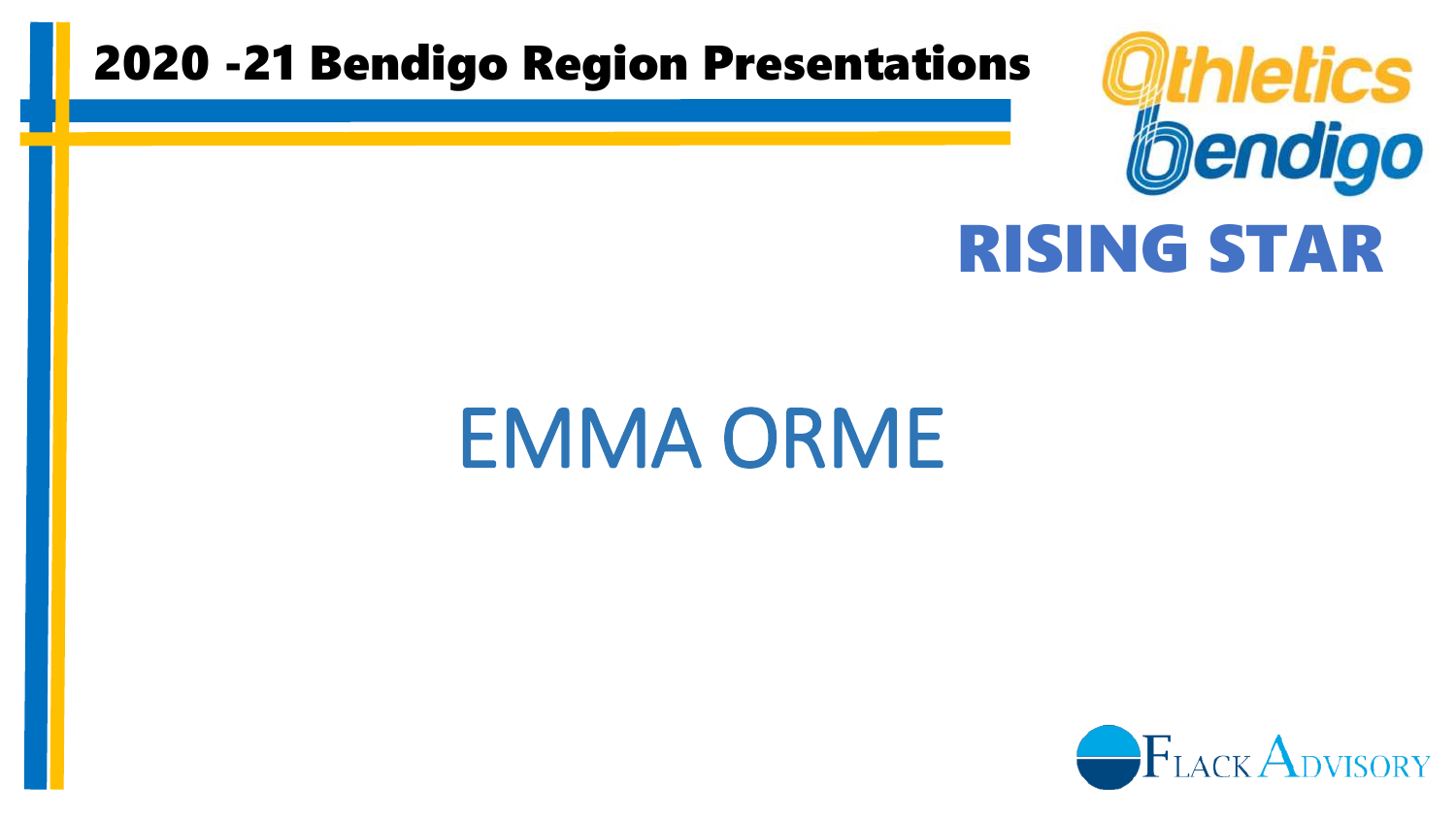

### RISING STAR

## ABBEY HROMENKO